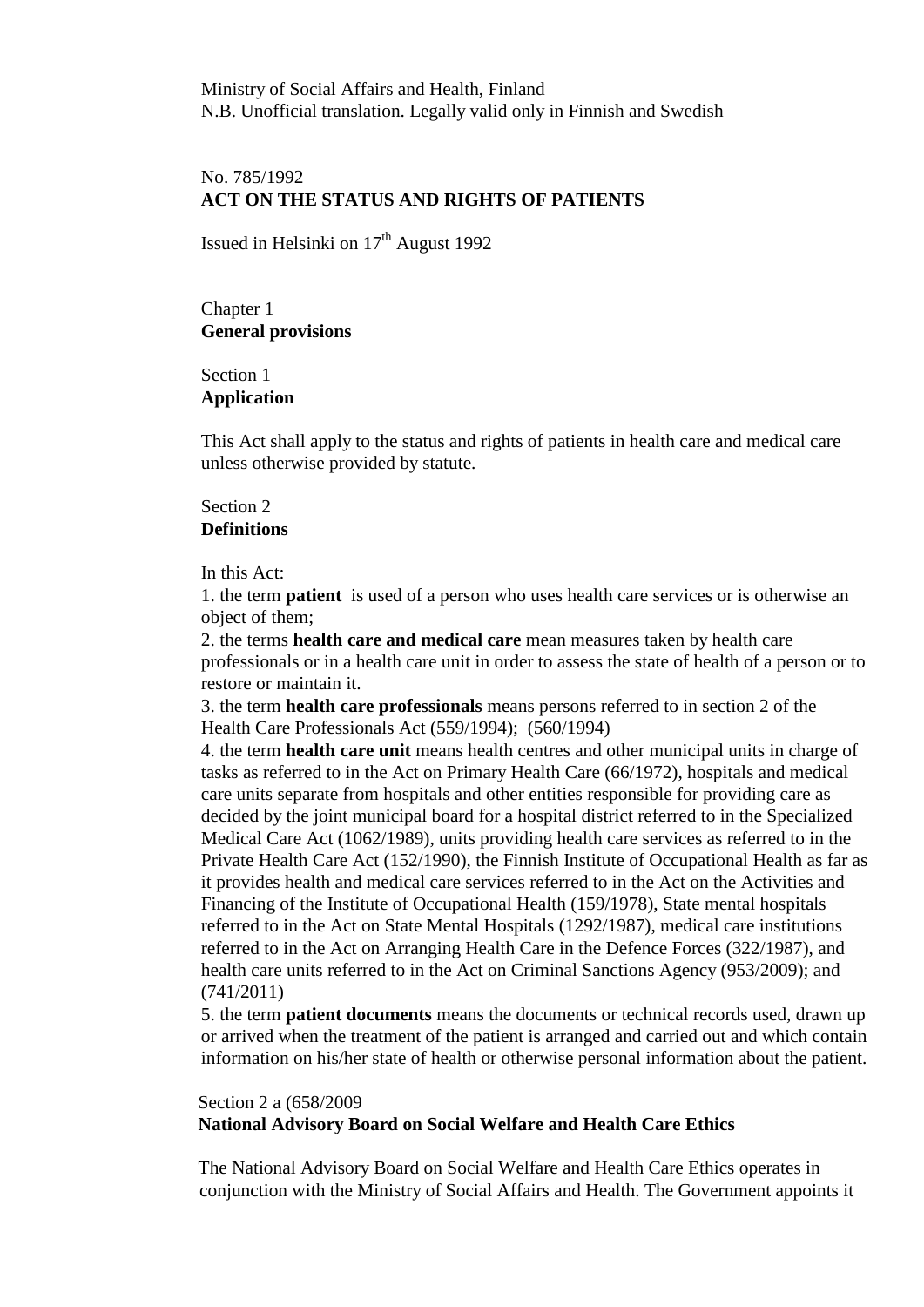for four years at one time. The task of the Advisory Board is to deal, at the level of principle, with ethical issues relating to social welfare and health care and the status of patients and clients as well as to issue recommendations concerning them.

 Further provisions on the composition of the Advisory Board and its tasks are laid down by Government decree.

#### Chapter 2 **The rights of patients**

# Section 3 **The right to good health care and medical care and related treatment of patients**

Every person who is permanently resident in Finland is without discrimination entitled to health and medical care required by his state of health within the resources available to health care at the time in question. Concerning the right to treatment of persons who are staying in Finland temporarily, what has specially been provided for or what has been agreed upon between states reciprocally shall apply. Provisions on the obligation of municipalities and the state to provide health care services are laid down, in addition, in the Act on Primary Health Care, the Specialized Medical Care Act, the Health Care Act (1326/2010), the Communicable Diseases Act (583/1986), the Mental Health Act (1116/1990), the Act on Criminal Sanctions Agency and the Act on Arranging Health Care in the Defence Forces (322/1987). (1335/2010)

The patient has a right to good quality health care and medical care. The care of the patient has to be arranged so and he/she shall also otherwise be treated so that his/her human dignity is not violated and that his/her conviction and privacy is respected.

The mother tongue, individual needs and culture of the patient have to be taken into account as far as possible in his/her care and other treatment.

Provisions on the patients' right to use the Finnish or Swedish language, to be heard and to obtain their documents containing decisions in Finnish or Swedish and their right to interpretation when using these languages while dealing with authorities are laid down in sections 10, 18 and 20 of the Language Act (423/2003). Provisions on the responsibilities of the municipalities and joint municipal boards for providing health and medical care services in Finnish and Swedish are laid down in section 6 of the Health Care Act. (1335/2010)

Section 4 (1335/2010) **Access to treatment**

The patient shall be informed of the date of access to care or treatment. If that date will be altered, the patient must be immediately informed of the new date and the reason for the alteration. Separate provisions on the access to care and provision of care in primary health care and specialized medical care units are laid down in the Health Care Act.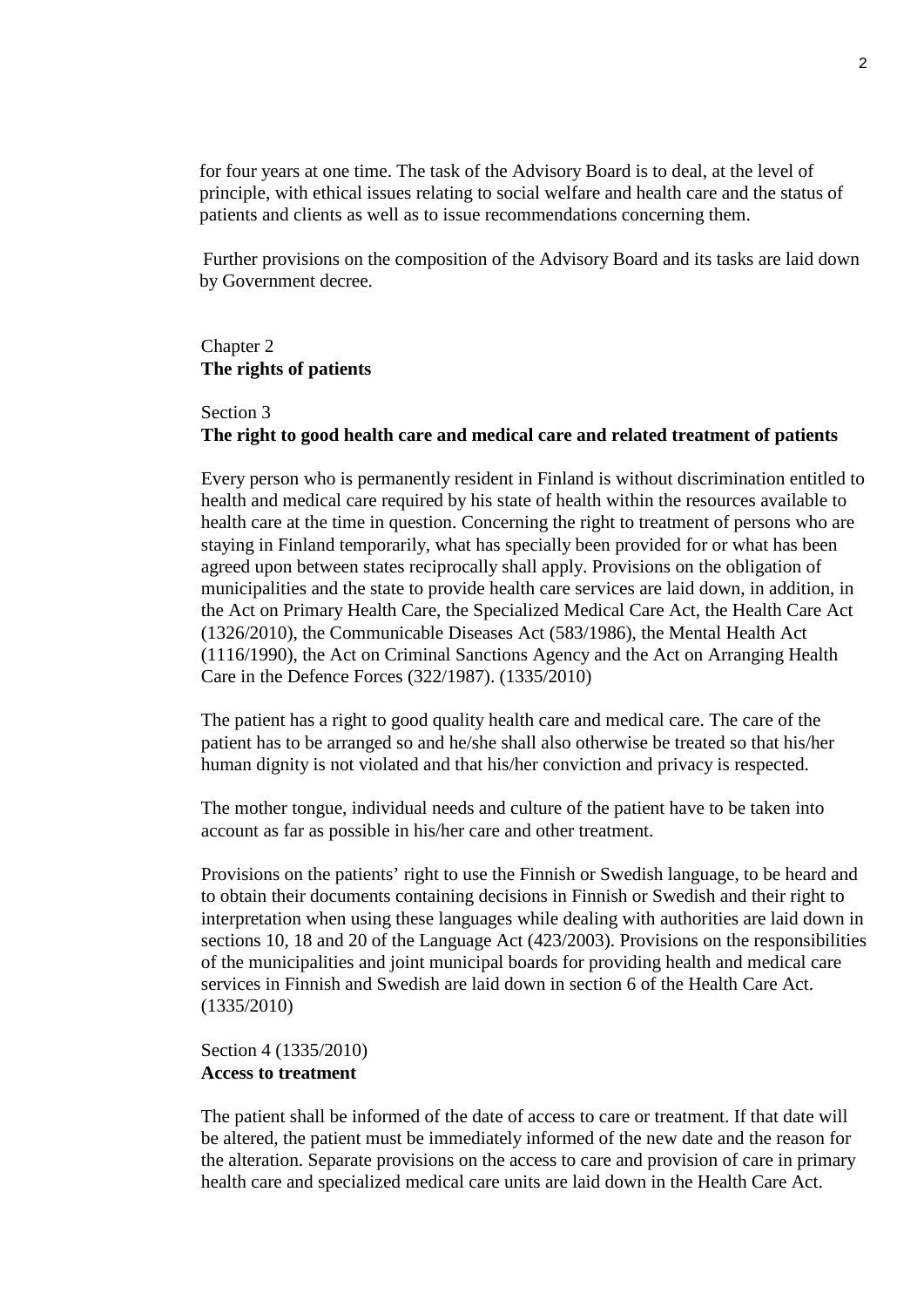Provisions on providing help to and admitting to care a person in need of urgent treatment are laid down in section 50 of the Health Care Act and in section 15 of the Health Care Professionals Act.

#### Section 4 a (857/2004)

## **The plan concerning examinations, treatment or medical rehabilitation**

When organizing health care and medical care, as necessary, a plan concerning examinations, treatment, medical rehabilitation or comparable shall be drawn up. The provision of care for the patient and the time schedule for it must appear from the plan. The plan shall be drawn up in mutual understanding with the patient, his/her relatives or significant others or his/her legal representative. In addition, the content of the plan and the parties concerned are subject to separate provisions.

## Section 5 **Patients' right to be informed**

A patient shall be given information about his/her state of health, the significance of the treatment, various alternative forms of treatment and their effects and about other factors related to his/her treatment that are significant when decisions are made on the treatment given to him/her. However, this information shall not be given against the will of the patient or when it is obvious that giving the information would cause serious hazard to the life or health of the patient.

Health care professionals should try to give the information in such a way that the patient can understand it. If the health care professional does not know the language used by the patient or if the patient because of a sensory handicap or speech defect cannot be understood, interpretation should be provided if possible.

Concerning the right of the patient to check the data concerning himself/herself in the patient documents, the provisions of sections 26 to 28 of the Personal Data Act (523/1999) shall apply. Concerning the patient's right of access to information, the relevant provisions of sections 11 and 12 of the Act on the Openness of Government Activities (621/1999) shall apply in addition. (653/2000)

## Section 6 **Patients' right to self-determination**

The patient has to be cared in mutual understanding with him/her. If the patient refuses a certain treatment or measure, he/she has to be cared, as far as possible, in other medically acceptable way in mutual understanding with him/her.

If a major patient because of mental disturbance or mental retardation or for other reason cannot decide on the treatment given to him/her, the legal representative or a family member or other close person of the patient has to be heard before making an important decision concerning treatment to assess what kind of treatment would be in accordance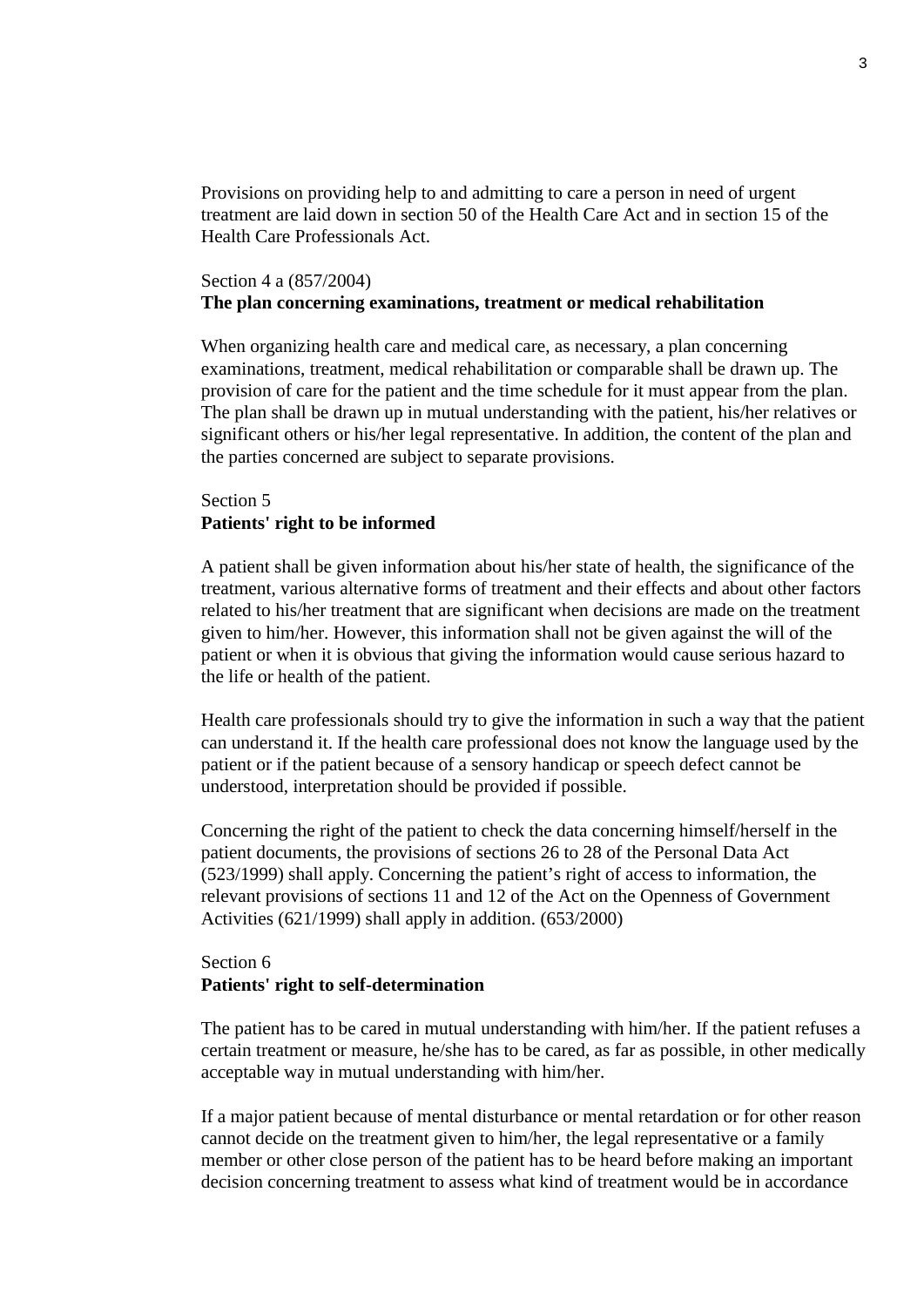with the patient's will. If this matter cannot be assessed, the patient has to be given a treatment that can be considered to be in accordance with his/her personal interests.

In cases referred to in paragraph 2, the patient's legal representatives, a close relative, or other person closely connected with the patient, must give their consent to the treatment. In giving their consent, the patient's legal representatives, close relative, or other person closely connected with the patient must respect the patient's previously expressed wishes or, if no wishes had been expressed, the patient's well-being. If the patient's legal representatives, close relative, or other person closely connected with the patient forbid the care or treatment of the patient, care or treatment must, as far as possible in agreement with the person who refused consent, be given in some other medically acceptable manner. If the patient's legal representatives, close relative, or other person closely connected with the patient disagree on the care or treatment to be given, the patient shall be cared for or treated in accordance with his or her best interests. (489/1999)

Provisions on treatment given irrespective of the will of the patient are included in the Mental Health Act (1116/1990), the Act on Social Work with Substance Abusers (41/1986), the Communicable Diseases Act (583/1986) and in the Act on Special Care for the Mentally Handicapped (519/1977).

## Section 7 **The status of minor patients**

The opinion of a minor patient on a treatment measure has to be assessed if it is possible with regard to his/her age or level of development. If a minor patient owing to his/her age and level of development can decide on the treatment given to him/her, he/she has to be cared in mutual understanding with him/her.

If a minor patient cannot decide on the treatment given to him/her, he/she has to be cared in mutual understanding with his/her guardian or legal representative.

# Section 8 **Emergency treatment**

A patient has to be given treatment necessary to ward off a hazard imperilling his/her life or health even in case it is not possible to assess the patient's will because of unconsciousness or other reason. However, if the patient has earlier steadfastly and competently expressed his/her will concerning treatment given to him/her, he/she must not be given a treatment that is against his/her will.

# Section 9 **The right to be informed and the powers of the patient's representative**

 In the circumstances referred to in paragraphs 2 and 3 of section 6, the patient's legal representative, close relative, or other person closely connected with the patient shall be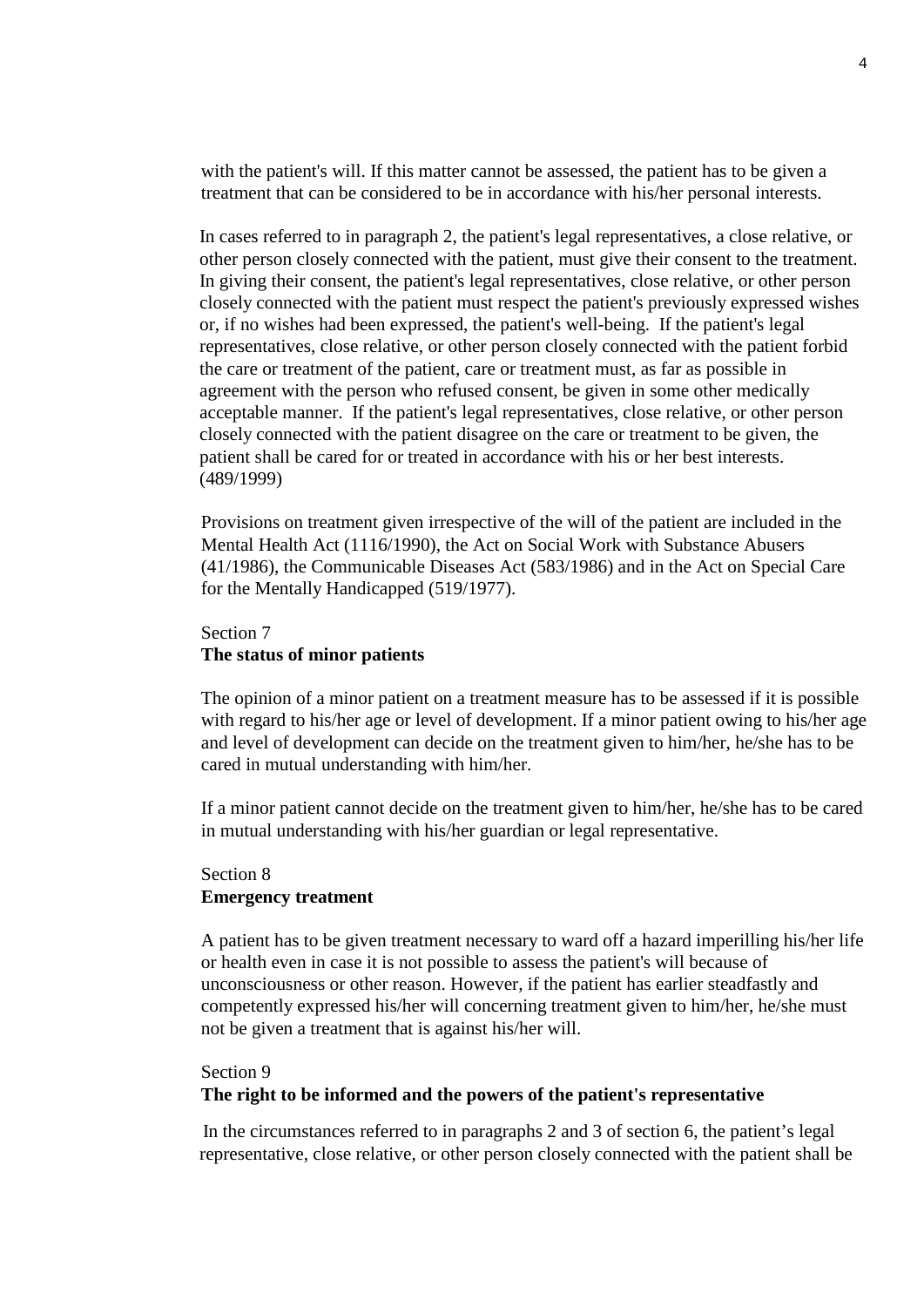entitled to receive any information regarding the patient's state of health that may be required to enable them to express an opinion and give their consent. (489/1999)

If a minor patient because of his/her age or level of development can decide on the treatment given to him/her, he/she has a right to forbid providing his/her guardian or other legal representative with information on his state of health and care.

The information meant above in paragraphs 1 and 2 of section 5 shall in the case meant in section 7, paragraph 2, be given to the guardian or other legal representative of a minor patient. The guardian or other legal representative of a minor patient do not have the right to forbid treatment necessary to ward off a threat to the life or health of the patient.

The guardian or other legal representative of a minor or a patient referred to in paragraph 2 of section 6 shall not have the right to forbid any care which may be required to avert a threat to the patient's life or health. (489/1999)

### Chapter 3 **Objections and patient ombudsman**

Section 10 **Objections** 

A patient who is not satisfied with the health care or medical care and the related treatment received by him/her has the right to submit an objection on the matter to the director responsible for health care in the health care unit in question. Decision on the objection has to be given in a reasonable time from the submitting it.

Submitting an objection does not restrict the right of a patient to appeal to the authorities controlling health care or medical care about the care or related treatment received by him/her.

If, when the objection is dealt with, it becomes obvious that the care or other treatment of the patient may cause liability for patient injury meant in the Patient Injury Act (585/1986), indemnification liability meant in the Act of Torts (412/1974), taking legal action, cancelling or restricting the right of vocational practise or disciplinary proceedings meant in the legislation on vocational practise of health care staff or disciplinary proceedings meant in other law, the patient shall be advised as to how the matter can be initiated in a competent authority or organ.

## Section 11 **Patient ombudsman**

A patient ombudsman shall be appointed for health care units. The patient ombudsman may also be common to two or more units.

The tasks of a patient ombudsman are:

1. to advise patients in issues concerning the application of this Act;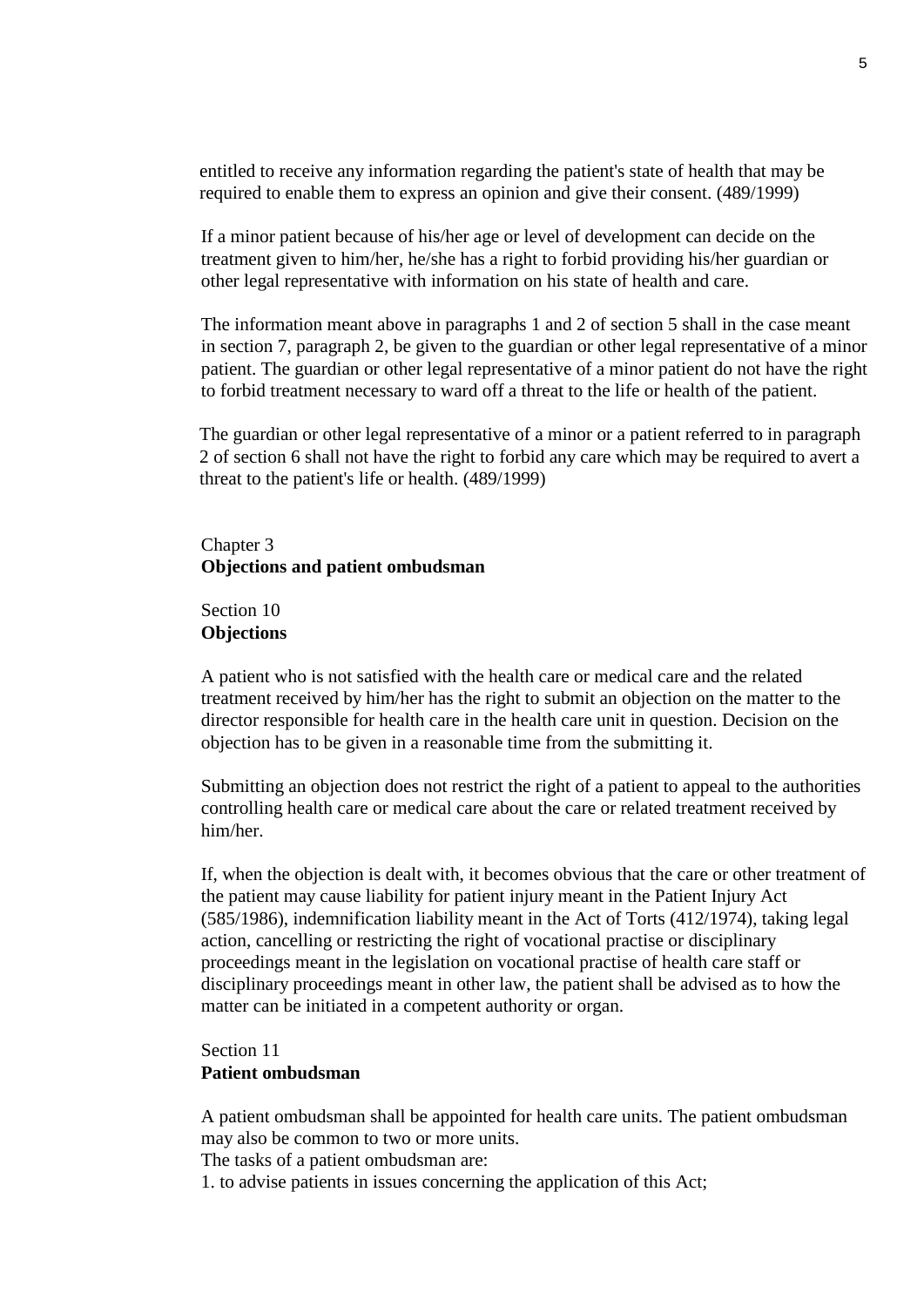- 2. to help patients in the matters meant in paragraphs 1 and 3 of section 10;
- 3. to inform patients of their rights; and
- 4. to act also otherwise for the promotion and implementation of patients' rights.

#### Chapter 4

#### **Patient documents and material related to care and treatment**

## Section 12 (653/2000) **Patient documents and other material related to care and treatment**

Health care professionals shall record in patient documents the information necessary for the arranging, planning, providing and monitoring of care and treatment for a patient. Health care units and health care professionals practising their profession independently shall keep the patient documents as well as the samples containing biological material that arise in the context of examinations and care and models of organs for a period necessary for arranging and providing care and treatment for a patient, for investigating possible claims for compensation related to care, and for scientific research. Patient documents, samples and models shall be disposed of immediately after there are no grounds as referred to above for keeping them.

Further provisions on the drawing up of patient documents and on keeping them and the samples and models referred to in paragraph 1, and on the periods of keeping them determined on the basis of their use shall be issued by a Decree of the Ministry of Social Affairs and Health. Patient documents, samples and models may be kept after the period prescribed by a Decree of the Ministry of Social Affairs and Health has expired, if that is necessary for arranging or providing care for a patient. The need for keeping them after the period prescribed by a Decree of the Ministry of Social Affairs and Health has expired shall be assessed at least at five years' intervals, unless otherwise provided elsewhere in the law, or in the permission granted by the Data Protection Board as referred to in paragraph 2 of section 43 of the Personal Data Act.

Provisions on retention of documents on a permanent basis are laid down in the Archives Act (831/1994).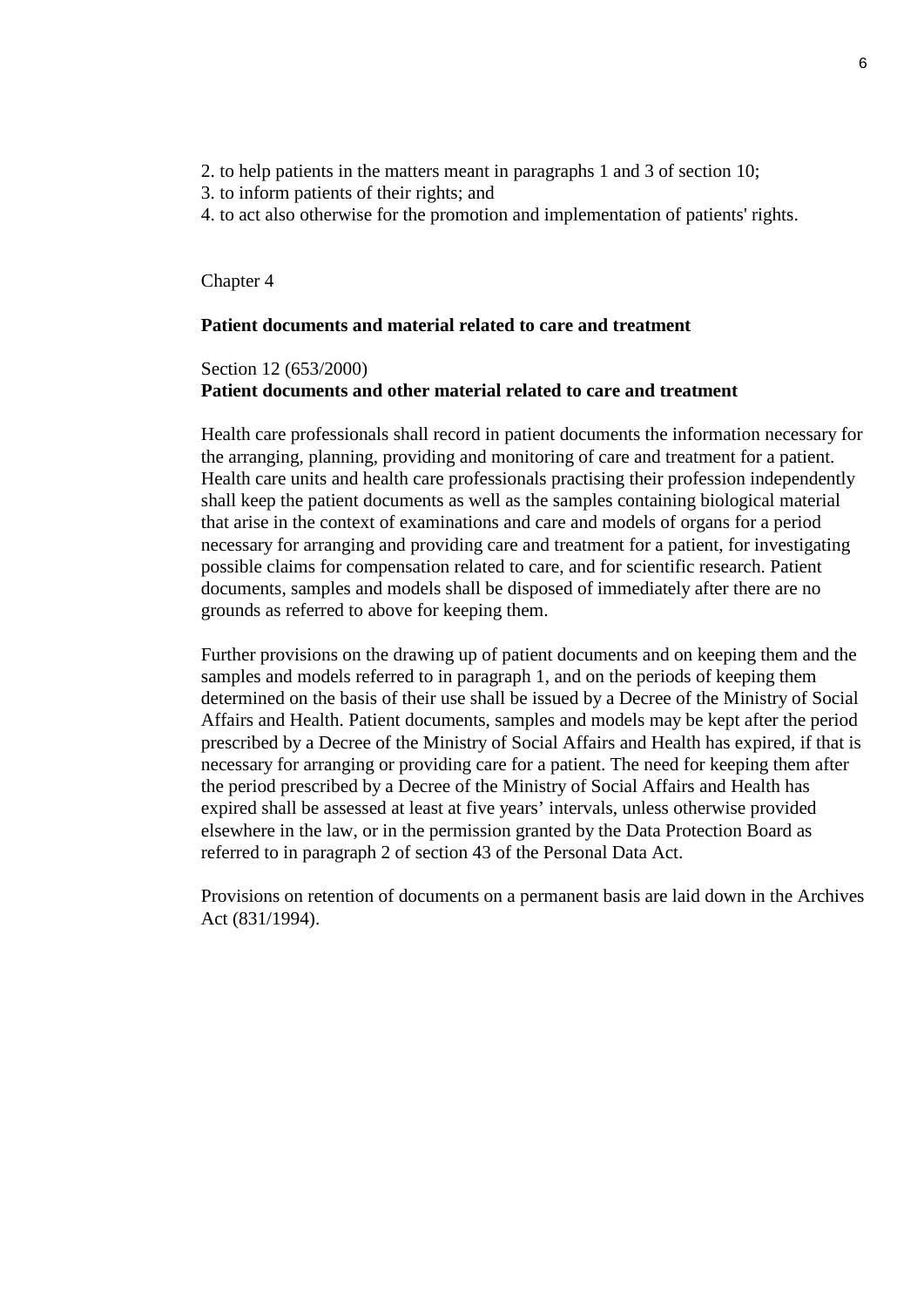# Section 13 (653/2000) **Confidentiality of information in patient documents**

The information contained by patient documents shall be confidential.

Health care professionals or other persons working in a health care unit or carrying out its tasks shall not give information contained by patient documents to outsiders without a written consent by the patient. If a patient is not capable of assessing the significance of the consent, information may be given by his/her legal representative's written consent. In this Act outsiders refer to persons other than those who participate in the care of the patient or in carrying out jobs related to it in the health care unit in question or by its order. The secrecy obligation remains in force after termination of the employment relationship or the job.

The 2nd paragraph notwithstanding:

- 1. information included in patient documents may be given if there are express provisions on giving it or on the right of access to it in the law;
- 2. information necessary for the arranging of examination and treatment of the patient may be given to another health care unit or health care professional, and a summary of the treatment provided may be given to the health care unit or the health care professional that referred the patient for treatment and to a physician possibly appointed to be responsible for the care of the patient in accordance with the patient's or his/her legal representative's orally given consent or consent that is otherwise obvious from the context; and
- 3. information necessary for arranging and providing the examination and care of a patient may be given to another Finnish or foreign health care unit or health care professional, if the patient, owing to mental health disturbance, mental handicap or for comparable reason is not capable of assessing the significance of the consent and he/she has no legal representative, or if the patient cannot give the consent because of unconsciousness or for comparable reason;
- 4. information about the identity and state of health of a patient may be given to a family member of the patient or to other person close to the patient, if the patient is receiving treatment because of unconsciousness or for other comparable reason, unless there is reason to believe that the patient would forbid this; and
- 5. information on the health and medical care of a deceased person provided when the person was still living may be given upon a justified written application to anyone who needs the information in order to find out his/her vital interests or rights, to the extent the information is necessary for that purpose; the acquiring party may not use or forward the information for some other purpose.

What is provided in the Act on the Openness of Government Activities, the Act on National Personal Data Registers for Health Care (5561989) and in the Personal Data Act shall apply to the supplying of information contained in patient documents for scientific research and compilation of statistics. Furthermore, the National Institute for Health and Welfare may, in individual cases, grant permission to obtain information that is needed for purposes of scientific research from patient documents of more than one municipality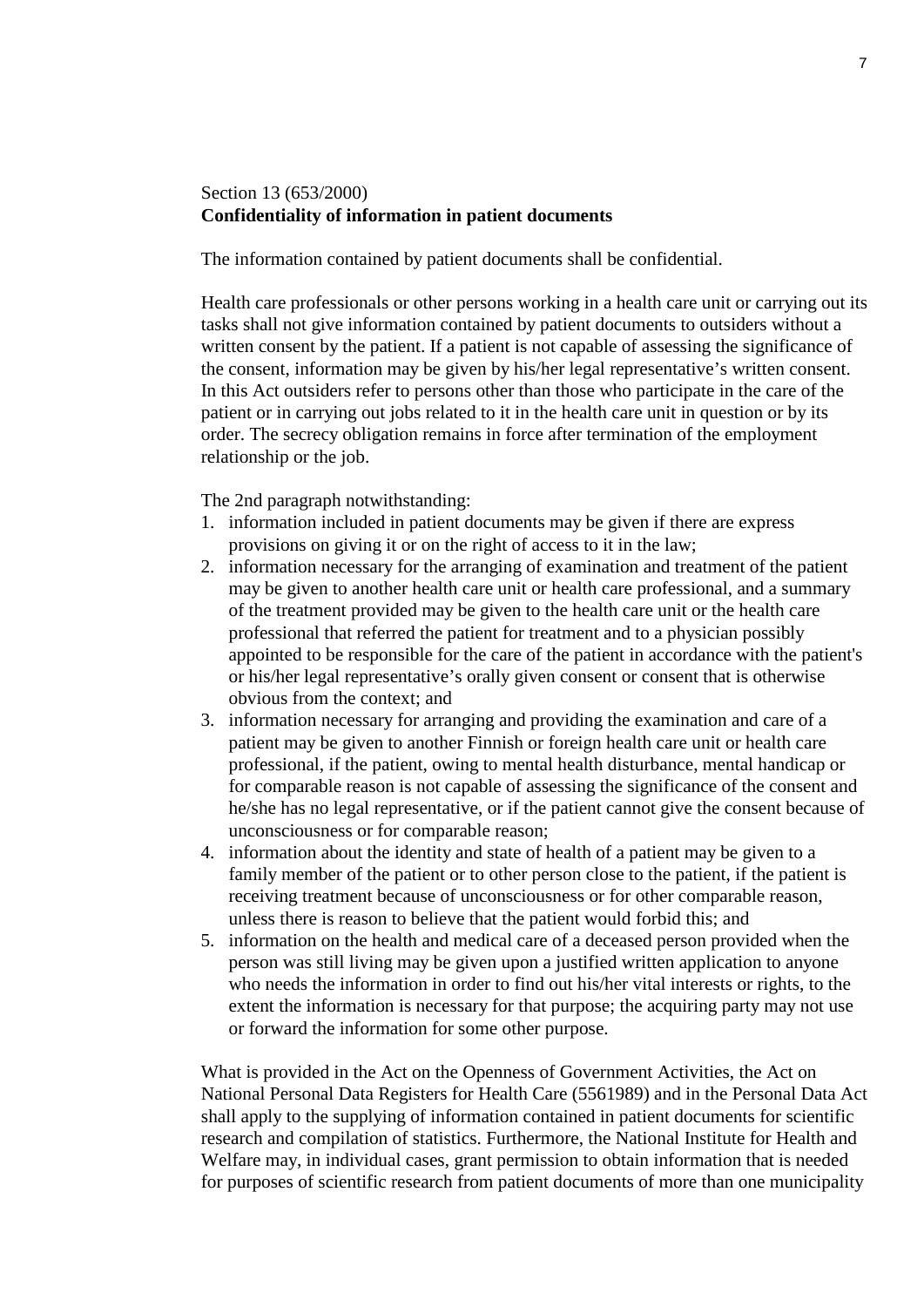or joint municipal board providing health and medical care services, from patient documents of a unit providing health care services referred to in the Act on Private Health Care and from patient documents of self-employed health care professionals. The permission may be granted if it is obvious that the supplying of the information does not violate the interests for the protection of which the secrecy obligation has been prescribed. When considering the granting of permission it must been taken care that the freedom of scientific research is secured. The permission can be issued for a fixed period of time, and necessary regulations for the protection of private interests must be appended to it. The permission can be cancelled if considered justified. (795/2010)

The consent obvious from the context referred to in point 2 of paragraph 3 refers to a consent given in some other way than in writing or orally, which the patient has given voluntarily, conscious of the giving of information, of the acquiring party and the use of the information given, as well of the significance of giving it.

The giving of information referred to in paragraphs 2 and 3, and the grounds for it shall be recorded in the patient documents.

#### Section 13 a (1230/2010) **National information system services**

Provisions on passing on information contained in patient documents by means of the national information system services are laid down in the Act on the Electronic Processing of Client Data in Social and Health Care (159/2007). Provisions on passing on information contained in the prescriptions recorded in the prescription centre maintained by the Social Insurance Institution are laid down in the Act on Electronic Prescriptions (61/2007).

## Section 13b (690/2012) **Reference to other legislation**

Provisions on the use of the biological samples generated in connection with the examination and treatment of patients for scientific research are also laid down in the Medical Research Act (488/1999), the Act on the Medical Use of Human Organs, Tissues and Cells (101/2001) and the Biobank Act (688/2012).

Chapter 5 **Miscellaneous provisions**

# Section 14 (653/2000) **Breach of the secrecy obligation**

Punishment for breaching the secrecy obligation referred to in paragraph 2 and in point 5 of paragraph 3 of section 13, shall be imposed according to section 1 or 2 of Chapter 38 of the Penal Code, unless the offence is punishable under section 5 of Chapter 40 of the Penal Code, or unless a more severe punishment is prescribed for it elsewhere in the law.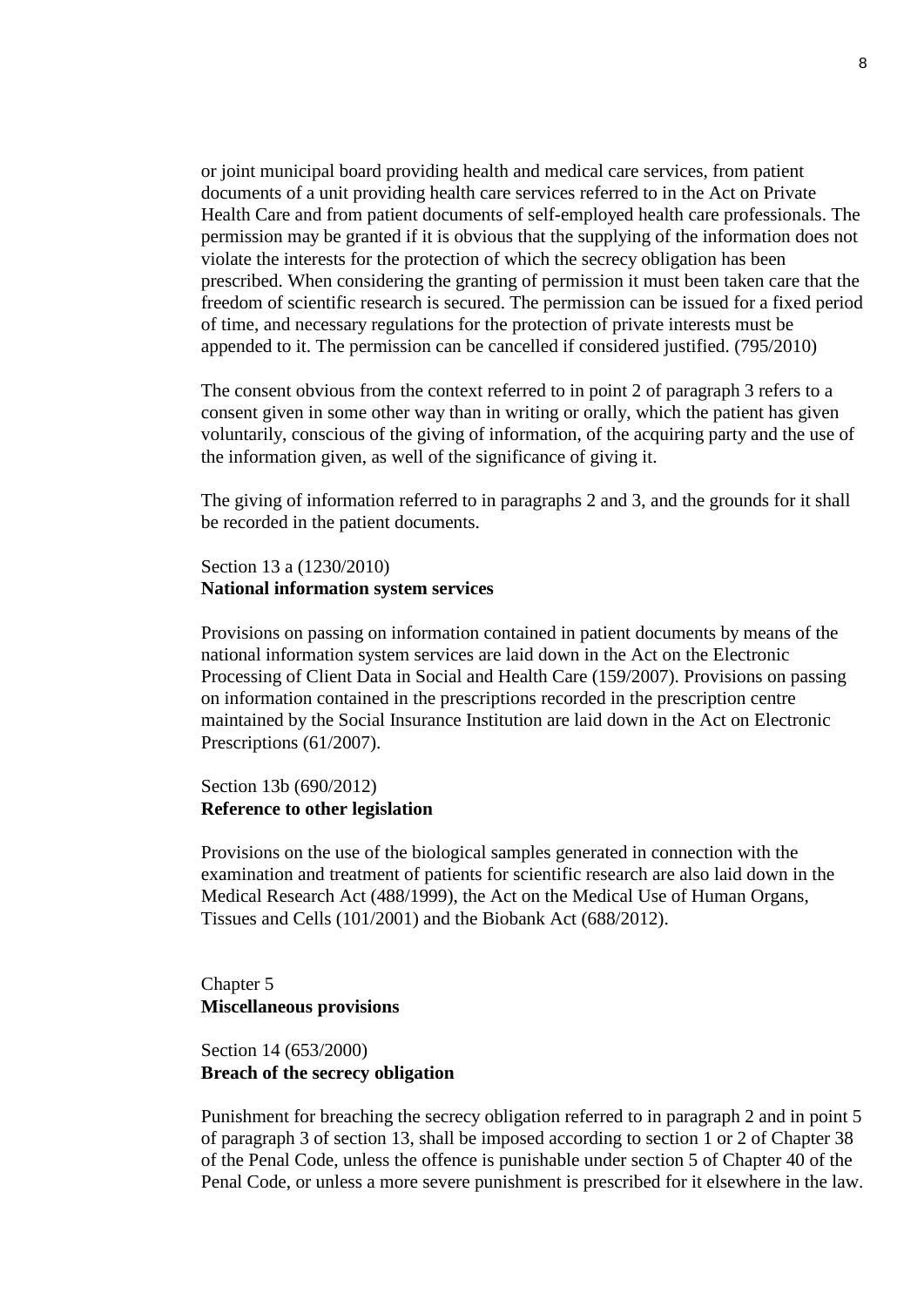## Section 15 **Right of appeal**

A decision on an objection meant in paragraph 1of section 10 may not be appealed.

# Section 16 **Further provisions**

If needed, further provisions on the implementation of this Act shall be issued by Decree.

#### Section 17 **Entry into force**

This Act enters into force on 1 March 1993 and it abrogates:

1) paragraph 4 in section 33 in the Specialized Medical Care Act (1062/1989) issued on 1st March 1989;

2) section 18 in the Act on Primary Health Care (66/1972) issued on 28th January 1972; and

3) section 11 in the Act on Private Health Care (152/1990) issued on 9th February 1990, as this section reads in the Act issued on 17th January 1991 (79/1991) after having been partially amended.

Measures necessary for the implementation of this Act may be undertaken before its entry into force.

#### **Entry into force of Amended Acts:**

795/2010: This Act enters into force on 1 October 2010.

The applications regarding supplying of information referred to in section 13 (4) for scientific research that are being processed at the Ministry of Social Affairs and Health at the entry into force of this Act are transferred to the National Institute for Health and Welfare.

Measures necessary for the implementation of this Act may be undertaken before its entry into force.

1335/2010: This Act enters into force on 1 May 2011.

Measures necessary for the implementation of this Act may be undertaken before its entry into force.

741/2011: This Act enters into force on 1 September 2011.